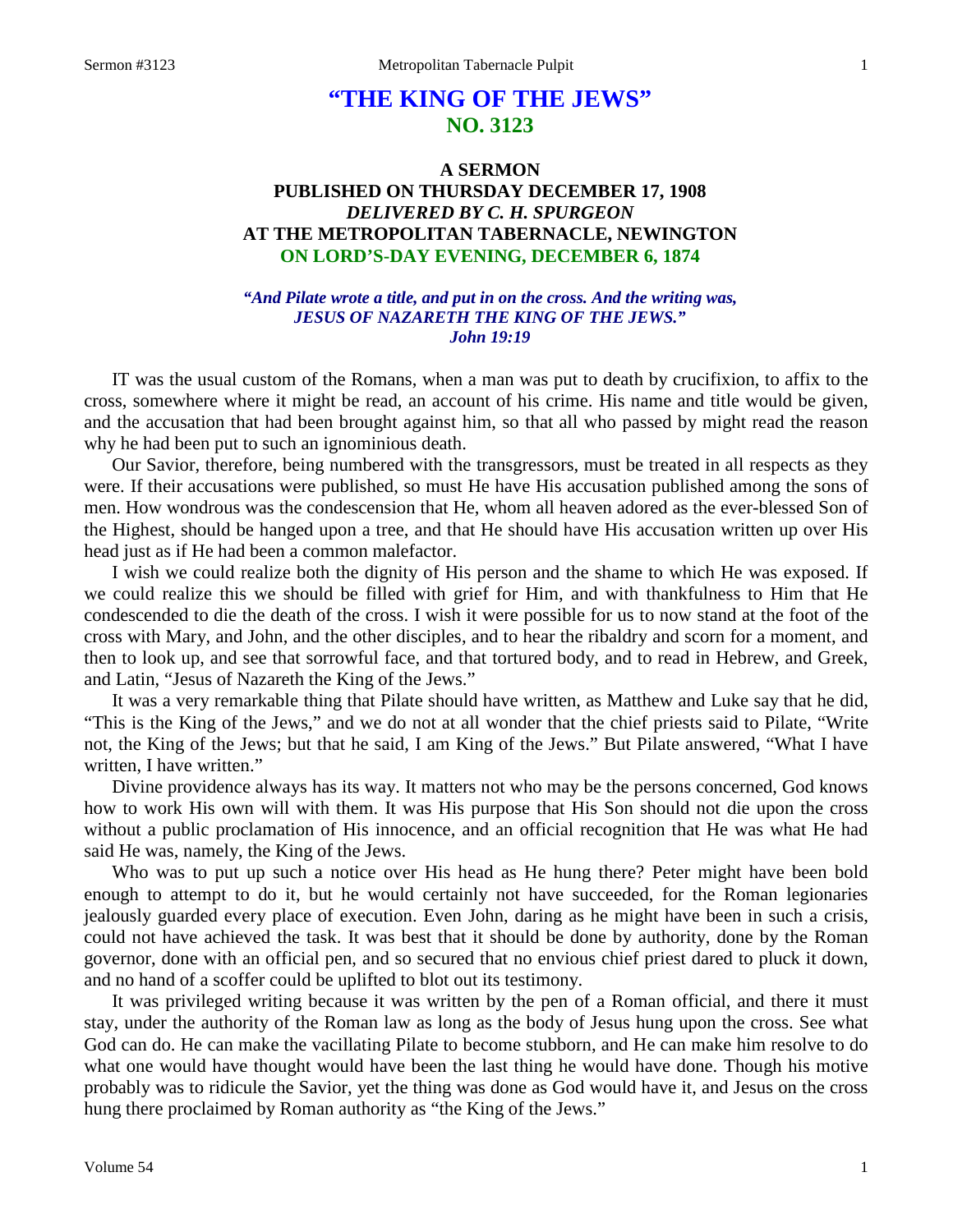It may appear to you, at first sight, that there is not much importance in this fact, but I think I shall be able to show you that there is if you will sit down now, at the foot of the cross, and look up to your crucified Lord, and read this writing again. I shall ask you to read it in two lights, first, *in reference to man,* and secondly, *in reference to Jesus Christ Himself.*

**I.** First, read Pilate's proclamation IN REFERENCE TO MAN.

This is *a picture of how the world rejects the Savior*. The Savior had truly come into the world. That He might be known to be a Savior, He had taken the name of Jesus, that is, Savior. That He might be known as one who was very humble and lowly, He had condescended to dwell among men of the very humblest kind, and therefore, He had chosen to dwell at Nazareth, and to be called the Nazarene. Thus He was known as Jesus, the Savior, and as Jesus of Nazareth, an approachable and lowly Savior.

Jesus had come into the world to save men, and He had commenced His mission by saving many from diseases which had been regarded as incurable. He had opened blind eyes, unstopped deaf ears, given speech to the dumb, cleansing to lepers, and He had even raised the dead to life. There were many also whom He had healed of spiritual infirmities, for He had given faith to the faithless, and holiness and excellence of character to those who, until then, had lived in sin.

He was indeed Jesus the Savior, but how did men receive Him? Did they come and fall at His feet, and kiss the very dust He trod upon? One might not have been surprised if they had done so, but they did not. Did they gather around Him with joyful clamor, all sick ones eager to touch the hem of His garment that they might be made whole? There were a few who did so, "a remnant according to the election of grace" who received Him, and to them "He gave power to become the sons of God, even to them that believed on his name."

But it was not so with the mass of mankind, discerning in Him something strange and singular, seeing in Him no enmity, no sinful anger, no pride, no bitterness, seeing in Him only superlative love, yet they must treat Him most foully, for His life was spent in poverty and reproach, and at last He was condemned to die on the accursed tree.

The world hung Him up upon the felon's gibbet, and in doing so, men said, "This is the Saviour, the Nazarene, and this is how we treat Him. We do not want to be saved from sin, for we love it. We do not want to be saved from rebellion, and to be brought into peace with God through Jesus Christ, so this is what we do with God's Ambassador. This is how we serve Him who comes with words of reconciliation and grace upon His lips, we hang Him up to die, for we do not want Him." This is only a specimen of what all sinful hearts do, till they are changed by grace, they will not have the Savior to rule over them.

"Oh!" says someone, "you bring too harsh a charge against me!" Is it so? Have you received Jesus? Do you believe in Him? Has He become your Savior? If not, why not? Can you give any justifiable reason for your unbelief and rejection of Him? It seems to me, and I leave your conscience to decide whether it is so, that by remaining in unbelief, you do practically say, "I prefer to be damned forever rather than believe in Jesus Christ!"

At any rate, that is your choice at this present moment, and if a man will show his objection to Christ to so great an extent that he would be cast into hell sooner than let Jesus save him, you may depend upon it that there dwells in his heart sufficient enmity to Christ to hang Him up again upon the gibbet if He were here once more.

Christ would be hanged tomorrow if He came here among unregenerate hearts, ay, by the very people that hang their ivory crosses about their necks, and put them on their prayer books, and fix them on their walls. They would cry, as their predecessor did of old, "Away with him, away with him, crucify him." To this day, when substitution is preached, and the blood of atonement, and salvation by simple faith in Jesus, and not by "sacraments" and priests and good works, men foam at the mouth with rage, for they still hate the Christ, the only Savior of the sons of men.

Next I see here that *man slays the incarnate God,* "Jesus of Nazareth the King of the Jews." Whether Pilate intended to indicate that He was the Messiah, at any rate the Jews saw that this would be the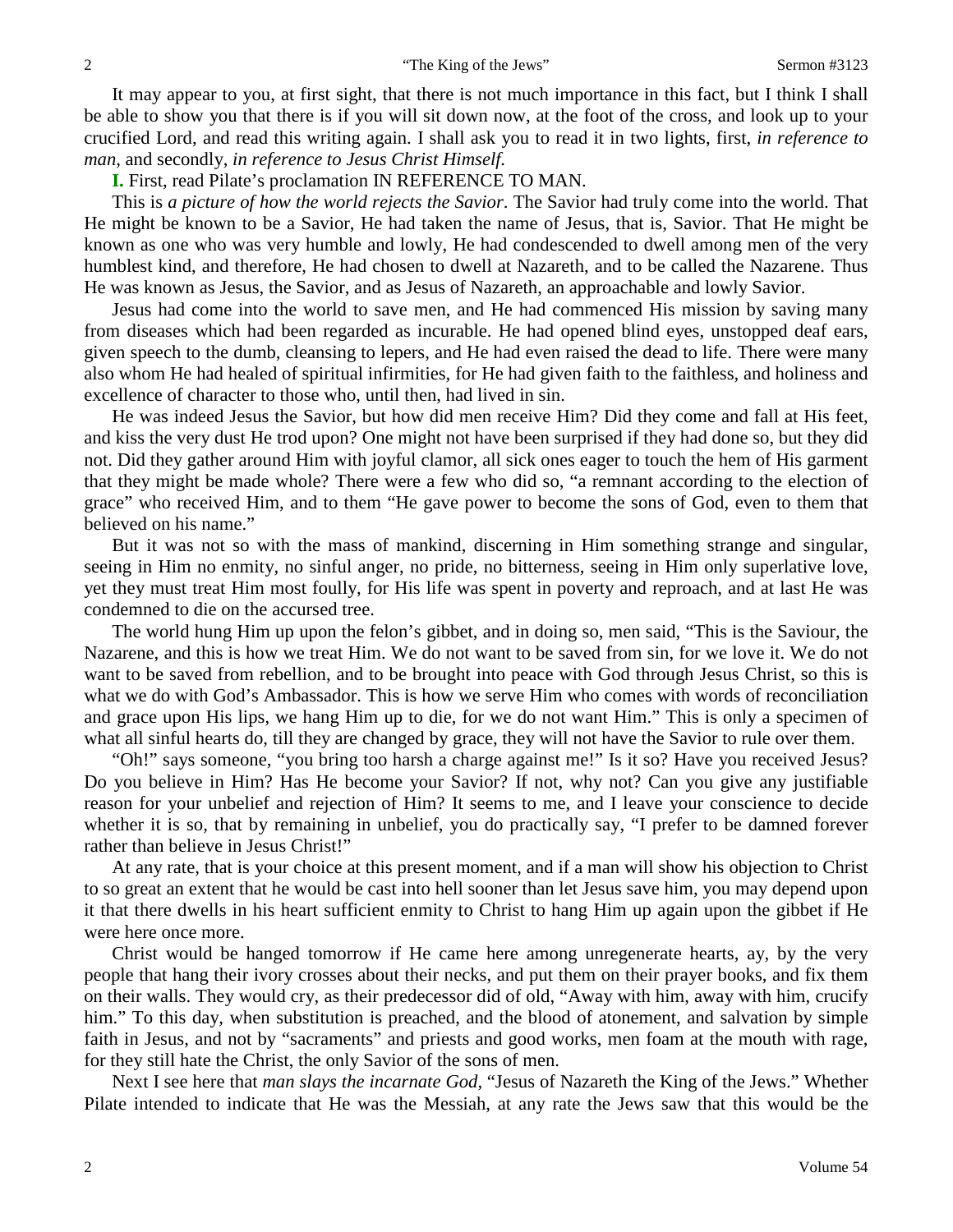meaning attached to His inscription over Christ's head, it would be said that their Messiah was crucified, consequently they desired that the writing might be altered, but Pilate would not alter it.

Now, the Messiah of the Jews was none other than God in human flesh. Did not Isaiah speak of Him as Immanuel, God with us? He was that promised "Seed of the woman" who was to bruise the old serpent's head. This was He of whom David said, "The LORD said unto my Lord, Sit thou at my right hand, until I make thine enemies thy footstool." He was David's Son, yet He was also David's Lord, and there He is, He has come among men, and as God He came to tabernacle in human flesh, and dwell among men.

It is a wonderful story that tells us how He was found as a babe in Bethlehem's manger, where the shepherds came to adore Him, and how He grew up among men as a man like other men, working at the carpenter's bench in the shop of His reputed father, yet all the while He was God veiled beneath the humble form of the Son of Mary. Even when the time came for His manifestation unto Israel, He was still veiled, though His Godhead every now and then flashed through the veil of His humanity.

He bade the sea be still when its wild uproar threatened to engulf the vessel in which He and His disciples were. He worked such wonders that it was clear that all things obeyed Him. The fish came in swarms from the deep to the net which He had bidden His disciples cast into the sea, and the loaves and fishes were multiplied in His hands and theirs, through His miraculous power. Men could not help seeing that He was more than man, and that He was indeed the Son of God, as He claimed to be.

Yet the husbandmen, to whom He was sent by His Father, to ask for the rent of the vineyard that had been let to them, said, "This is the heir; come, let us kill him, and let us seize on his inheritance." In other words, they said, "This is the God-man, let us do with Him what we would do with God if we could," so they hanged Him up like a felon, and put a label above His head, as much as to say to God Himself, "This is what we have done to One who was more like You than any man we have ever heard of before, and One who says that He and You are One."

O sirs, this wicked world never went so far in wickedness as it displayed on that occasion. The essence of every sin is enmity against God, and when any sin is analyzed, it is always found that its essence is this, "No God." Sin is a stab at the heart of God. Every time we sin, we practically say, "We do not want God's government, we do not want God's laws, we do not want God."

I once heard an eloquent divine, who had been accusing men of great sin, finish his indictment by using this remarkable expression, "this deicidal world." There he reached the climax of truth, for this is a deicidal world. It cannot actually put God to death, but it would do so if it could, and in putting Christ to death it showed the enmity towards God that was really in its heart.

The world would not put its own god to death, the god that men imagine, the god that their own intellects fabricate, the god like themselves, of whom I spoke this morning [See Sermon #1206, Heart-Knowledge of God], but as for the God of the Bible, there are millions of men who would be glad to put that God out of His own universe if they could, yet He is JEHOVAH, the one living and true God.

Thirdly, I see here that *man's chief objection to Christ is His authority,* for the pith of that inscription was, "Jesus the *King."* Pilate did not write, "This is Jesus the Teacher," or many might have said, "Let Him teach what He pleases, it is no concern of ours. We do not care what the seers see, or what they say." Pilate did not put up, "This is Jesus the Priest." Many would be quite content to let Him be the great High Priest if they also might be priests.

But Pilate wrote, "This is Jesus the King," and that is the target at which they shoot all their arrows. You remember that the writer of the second psalm says, "The kings of the earth set themselves, and the rulers take counsel together, against the Lord, and against his Anointed, saying, Let us break their bands asunder, and cast away their cords from us."

The resolve of human nature until it is renewed is always this, "We will not have this Man to reign over us." Men might be willing for Christ to save them, but not for Him to reign over them. Such laws as these—"Thou shalt love your neighbour as thyself," "Thou shalt forgive till seventy times seven," the law of love, the law of gentleness, the law of kindness—man says that he admires them, but when these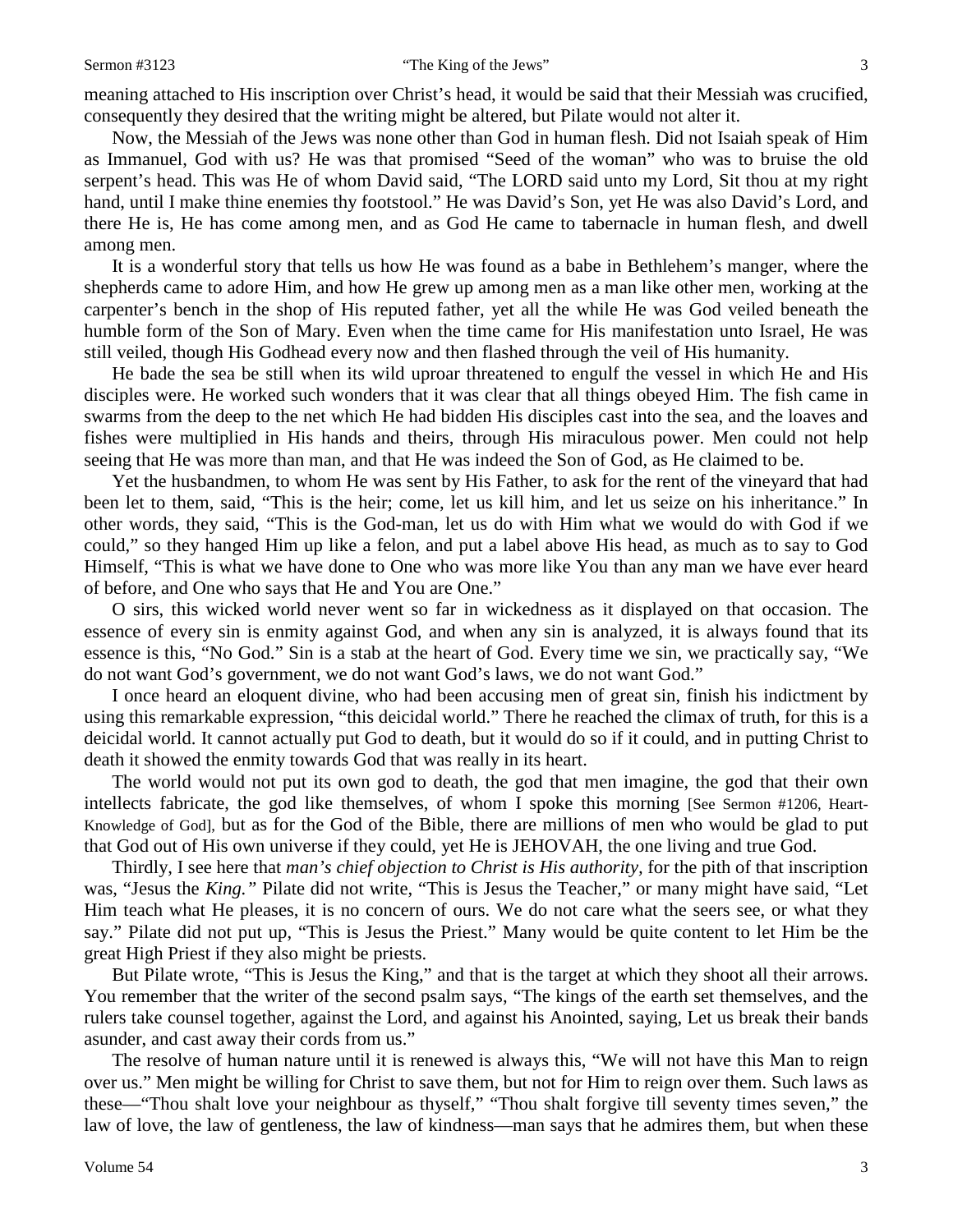laws come home to him, and lay hold of the reins of his ambition, cramp his covetousness, and condemn his self-righteousness, straightway he is offended, and when Christ says, "Heaven and earth shall pass away, but my words shall not pass away," when He begins to teach the necessity of absolute purity, and to say that even a lascivious glance of the eye is a sin, then men reply, "His rule will never do for us," and they hang Him up to die because they will not submit to His authority.

Once more, we learn from this narrative that *man ridicules Christ's kingdom.* Pilate did not hate Christ, he probably did not think enough of Him to expend any of his hatred upon Him. I have no doubt that he thought that Jesus was a poor enthusiast, who had been living alone so long that He had addled His brains. He was well meaning and perhaps clever, but at the same time, not the sort of man for a Roman governor to dispute with. He was very sorry to have to put Him to death, for there were so many good points about the poor creature that he did not wish to let His enemies destroy Him.

When the question of Christ's kingdom came up, I can imagine how scoffingly Pilate asked Him, "Art thou the King of the Jews?" How contemptuously he must have looked down upon such a poor emaciated creature, who seemed to be despised by everybody, as Christ said, "My kingdom is not of this world," and Pilate asked, "Art thou a king, then?" half laughing as he spoke.

He must have felt as if he could fairly laugh Him to scorn, and I have no doubt that it was in that spirit that he wrote, "This is Jesus the King of the Jews," doing it in a vein of grim sardonic humor, first towards the Jews, and secondly, towards Christ Himself, as much as to say, "This is the great King that the Jews have been looking for. They are going to fight Caesar and get free, and this is the ringleader who is to help them to defeat all the legions of haughty Rome."

Amongst the ungodly, at the present day, the idea of a spiritual kingdom is quite beyond their comprehension, they cannot make out what it is. The relation between church and state will not be settled by the statesmen of any political party. There is a very singular relation between the two, though they are as dissimilar as materialism is from spirit. The realms of the two often overlap one another, you cannot draw a line and say, "So far is the state, and so far is the church."

The fact is the true church of God is never subordinate to the state, it moves in another sphere altogether, and rules after another fashion. A spiritual kingdom, according to some people, means certain laws and regulations that are drawn up by the bishops and synods and councils, but that kind of kingdom is no more spiritual than an Act passed by the House of Commons and the House of Lords.

It is only another kingdom of the flesh, an ecclesiastical state of a similar kind to the secular state, but as for the spiritual kingdom of Jesus Christ, it is not a thing that you can see with your eyes or understand after the manner of men. "Ye must be born again" in order to get into it, or even to see it. [See sermon #3121, The Necessity of Regeneration].

It is too ethereal to be checked by human legislation. It is a mighty power which Christ has set up in this world, a power mightier than all secular states combined, a kingdom like the stone cut out of the mountain without hands, which will break in pieces every other power, and fill the whole earth in God's appointed time.

Oh, that we saw its power more manifest nowadays in the hearts of men, the power of that kingdom of which Christ is the King, and this blessed Book is the law, and the Holy Spirit is the great Executive, and each of us is a servant in the courts of the great King living and acting according to His will.

"Oh!" you say, "this is ridiculous." Yes, I thought you would say that, that is what the world always says of the kingdom of Christ, that it is ridiculous. They can understand a kingdom in which there is a head like the Pope, and in which there are cardinals, bishops and priests, they can understand the Archbishop of Canterbury, and the Archbishop of York, and all that appertains to Episcopalians, but to know that we are one with Christ, that He has made us kings and priests unto God and His Father, that His saints are to reign with Him forever, and that the weapons of our warfare, though not carnal, are "mighty through God to the pulling down of strongholds"—they do not understand it, nor do they want to understand it.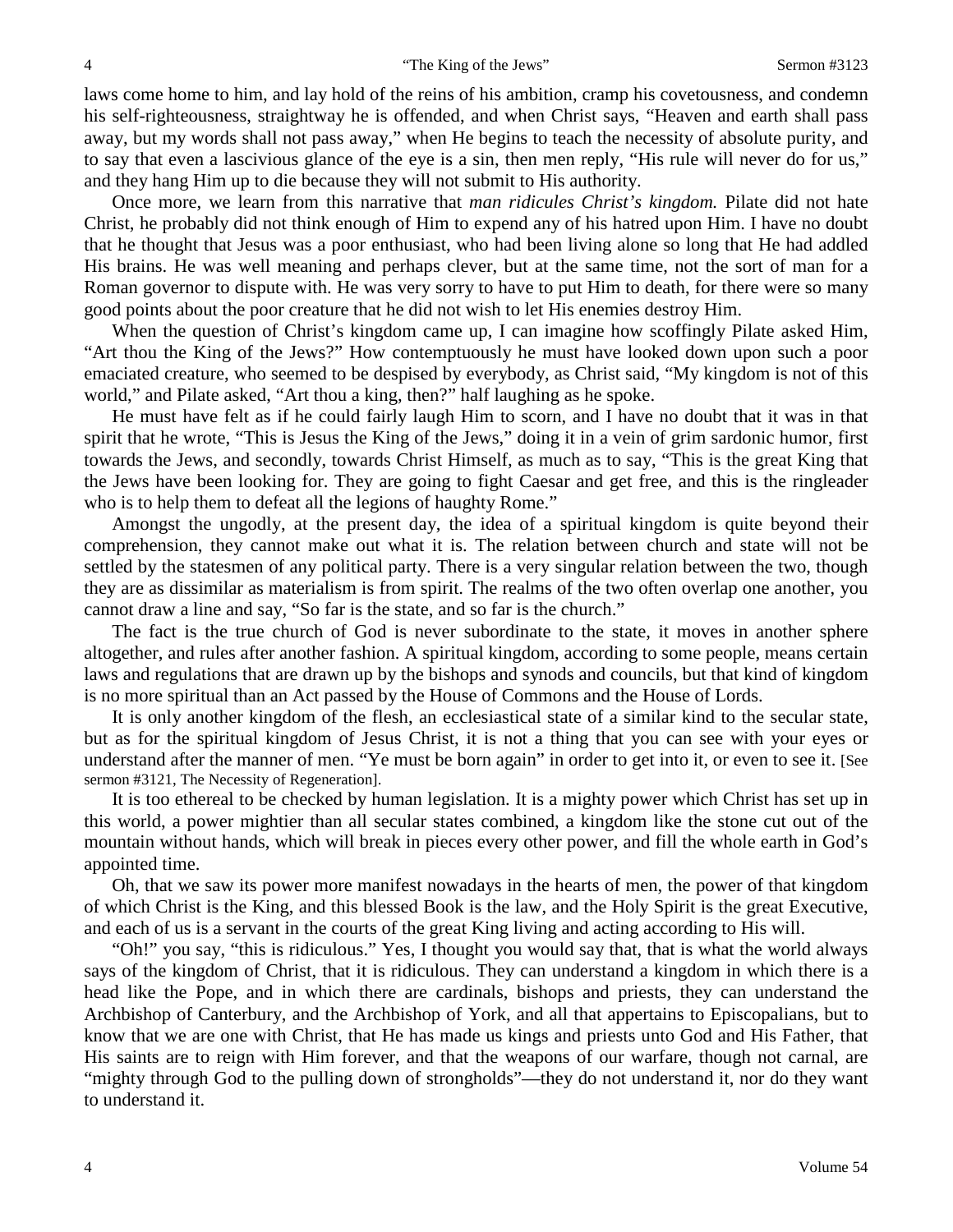#### Sermon #3123 "The King of the Jews" 5

This is why they still hang up Christ the King, and say, "If this is His kingdom, we do not want to belong to it, and we do not believe in it. Away with it, it is not worthy of our consideration, it is only a few low-minded fellows who will always be the subjects of such a kingdom as that."

This is "as it was in the beginning," and "is now," but not as it "ever shall be, world without end," for the King is coming, a second time, in all the splendor of His glory, and He will let the world know that although His kingdom is not like others, and is not to be kept up by gold, and pomp, and rank, and dignity, and physical force, yet it is a kingdom which shall last when earthly princes and thrones shall all have passed away, and everyone who belongs to that kingdom shall possess a crown and a glory before which all the pomp of this world shall pale forever.

**II.** Now secondly, I have to ask your attention to the subject in quite another way, IN REFERENCE TO CHRIST. What did that inscription over His head mean?

It meant, first, that *Christ's honor was clear.* Look at the inscription over the head of that thief who is hanging on the next cross. "Put to death for robbery in the mountains, where he was taken red-handed, having stabbed one of the guards who attempted to arrest him." You quite understand that inscription, and you pass on to Jesus, and you want to know about the crime of which He has been guilty, you are quite sure that they will put over His head an account of the worst thing He has ever done.

There are the chief priests and scribes, and a multitude of the Jews watching to see what is written, and there is Pilate wanting to excuse his own conscience. If he can write anything that will exonerate him from the guilt of putting Christ to death, he will be sure to write it, so he takes his pen in his hand, and he writes, "This is Jesus of Nazareth the King of the Jews."

"Well," you say, "is that all that can be brought against Him, that He is Jesus of Nazareth, the King of the Jews?" Yes, that is His only offense, they cannot sum up His guilt in any other words. His crime is that He is what He is, that He was a Savior, that He dwelt at Nazareth, and that He was the King of the Jews.

Now, no exoneration of His character could be better than that of this official accusation against Him, and if this accusation brings nothing against Him, think how much may be said in His favor by His friends. When a man is brought before the judge, his accuser is quite sure to say all he can against him, and when Christ was about to be put to death, those who were responsible for that colossal crime had to make out as grave a charge against Him as they could.

But this was all they could do, they could not bring anything else against Him except that He was Jesus of Nazareth, the King of the Jews. See then, how absolutely without blemish and without spot was the Lamb of our Passover. See how He "knew no sin," though He was made a sin-offering for us, "that we might be made the righteousness of God in him." Exult, Christians, in this public and official testimony to the spotless purity of His whole life and character.

Next, as far as Christ is concerned, we may view this inscription as *the explanation of His death* as well as the clearing of His character. Keep that superscription clearly in your mind's eye, "Jesus of Nazareth the King of the Jews." That is the reason why He died. Jesus died, first because He was Jesus, because He was the Savior.

That is the meaning of it, not that He might be made an example merely, not that He might bear witness to the truth only, but that cruel death means atonement, and salvation by atonement. Let us all look up to Him upon the cross. If we have done so before, let us look up to Him again, and say, "Yes, blessed Lord, we see that You did die, and that You did die to save us, and we magnify You because this was the cause of Your death, that You were the Savior."

The whole title that Pilate wrote signified that Christ was the Messiah, and He died because He was the Messiah. "Messiah shall be cut off, but not for himself." This was the wonderful language of the prophet Daniel, "cut off, but not for himself," cut off because He was the Sent One of God, the Anointed of the Most High. The prophet Zachariah had also recorded the words of JEHOVAH, "Awake, O sword, against my shepherd, and against the man that is my fellow, saith the LORD of hosts."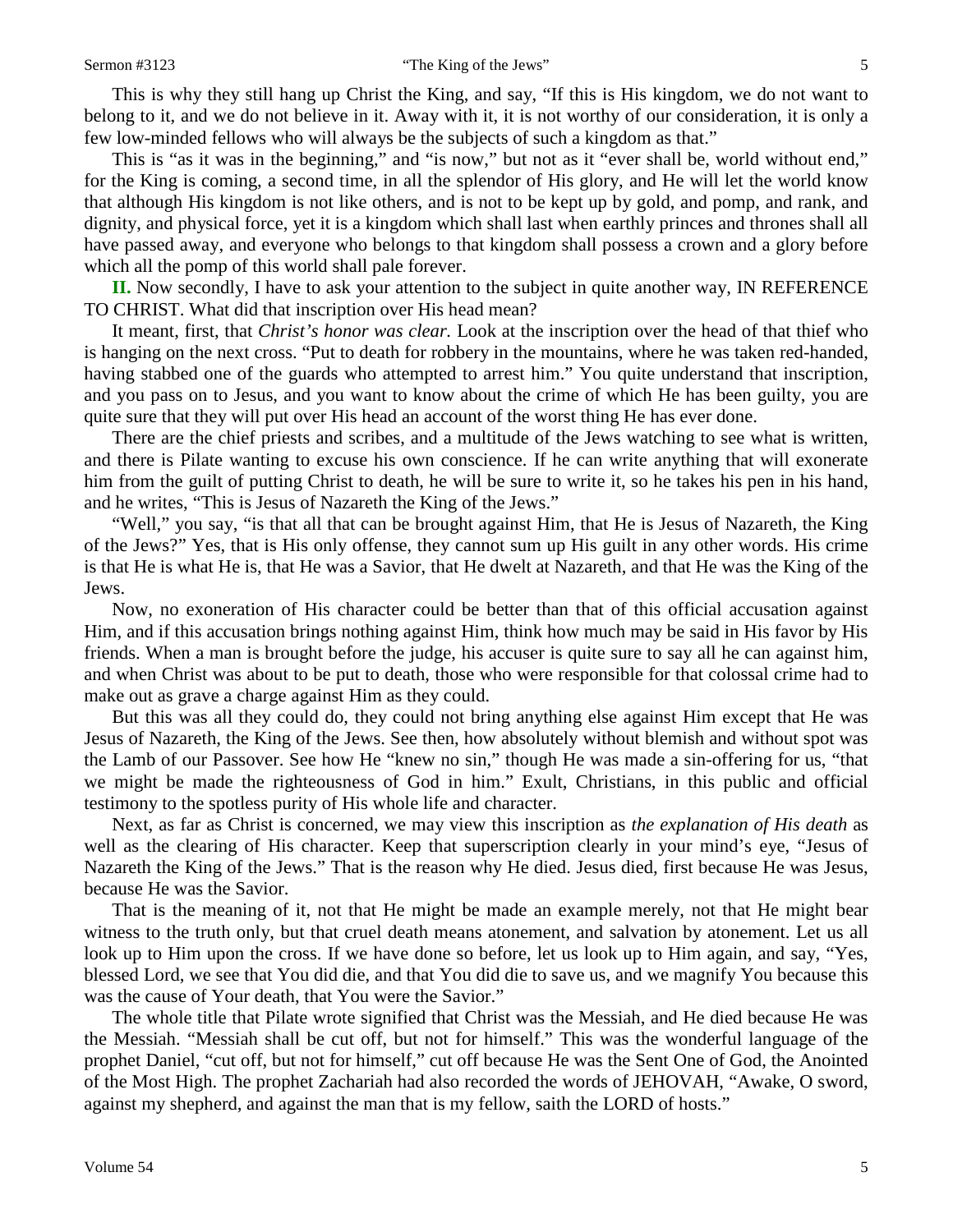There, beloved, you have the whole reason for Christ's death condensed into a sentence. Jesus dies because He is the Savior, the anointed and prophesied Messiah, sent of God to be the King of the Jews and of the Gentles too.

But thirdly, as far as Christ was concerned, this inscription over His head was *a claim which was there and then announced.* He is hanging on the cross, and there is no trumpeter to make a proclamation of His kingship, but He does not need any such herald, for the same soldiers who fasten His hands to the wood fasten up an inscription which is the best proclamation possible, for it is in three different languages that all mankind may read it, "This is Jesus the King of the Jews." He claims to be King, so stand at the foot of the cross, I pray you, and acknowledge His claim.

If you would have Jesus to be your Savior, you must have Him as your King, you must submit to His government, for He claims the right to rule over all who acknowledge Him to be Jesus, yea, more than that, He claims to rule all mankind, for all power is given unto Him in heaven and in earth, and we are bidden to proclaim His kingdom throughout the whole world, and to say to all men, "Jesus of Nazareth is your King, bow down before Him.

Ye kings, bow before Him, for He is King of kings, ye lords and nobles, bow before Him, for He is Lord of lords, and all ye sons and daughters of men, bow at His feet, for He must reign, and even if you are His enemies, He must reign over you, in spite of all your enmity and opposition, you must be brought to lie at His feet. The claims of Christ therefore, were published even from the tree on which He died, so do not resist them, but willingly yield yourselves up to Jesus now, and let Him be King to you henceforth and forever.

And then, not only was a claim of His sovereignty made by the affixing of this title, but *His reign was there and then proclaimed.* In an earthly monarchy, as soon as one king is gone, it is usual to proclaim His successor, and by that accusation written up over the head of Christ, a proclamation was made throughout all the earth that Jesus had assumed the throne, and He has never ceased to reign. He went back to His Father and returned again to the earth, and dwelt here for forty days, and then His feet left mount Olivet, and He ascended to His throne, and there He sits "expecting till his enemies be made his footstool."

His kingdom is established, do you all belong to it? It is a kingdom that, in a certain sense, was recognized on the cross by Pilate's proclamation, though it had existed long before, for His kingdom is an everlasting kingdom. Do you belong to it, or are you outside of it, opposed to it, or indifferent to it? Remember that he that is not with Christ is against Him. Those who are not on His side, He reckons to be on the other side.

Are you, my brother or sister, in the kingdom of the Lord Jesus Christ? If so, I know that you look with delight upon that inscription, and as you trust to the blood of Christ to cleanse you, you cast your eye up to that dear head that was crowned with thorns, and rejoice to think that Jesus of Nazareth, the King of the Jews, is also your King and Lord and Savior.

I want to make just this other remark about this inscription. Inasmuch as Pilate would not alter it, it seems to me *that God set forth to mankind that He would never have it altered*. Pilate could have sent for that inscription, and with a few strokes of his pen, could have inserted the words that the chief priests wanted, *"He said,* I am King of the Jews." But Pilate would not do it, and the High Priest could not do it, and the devil could not do it, and all the devils in hell, and all the wicked men upon earth, with all their rage, cannot do it now.

God has said it as well as Pilate "What I have written, I have written." "Yet have I set my King upon my holy hill of Zion." He must reign, and no power can ever take away His kingdom from Him! His church still prays, "Thy kingdom come," and that kingdom is yet to come in all its fullness when the whole of Israel shall be gathered together, and shall accept Him as their Lord and King. Yea, more than that, for "He shall have dominion also from sea to sea, and from the river unto the ends of the earth. They that dwell in the wilderness shall bow before him, and his enemies shall lick the dust. Yea, all kings shall fall down before him: all nations shall serve him."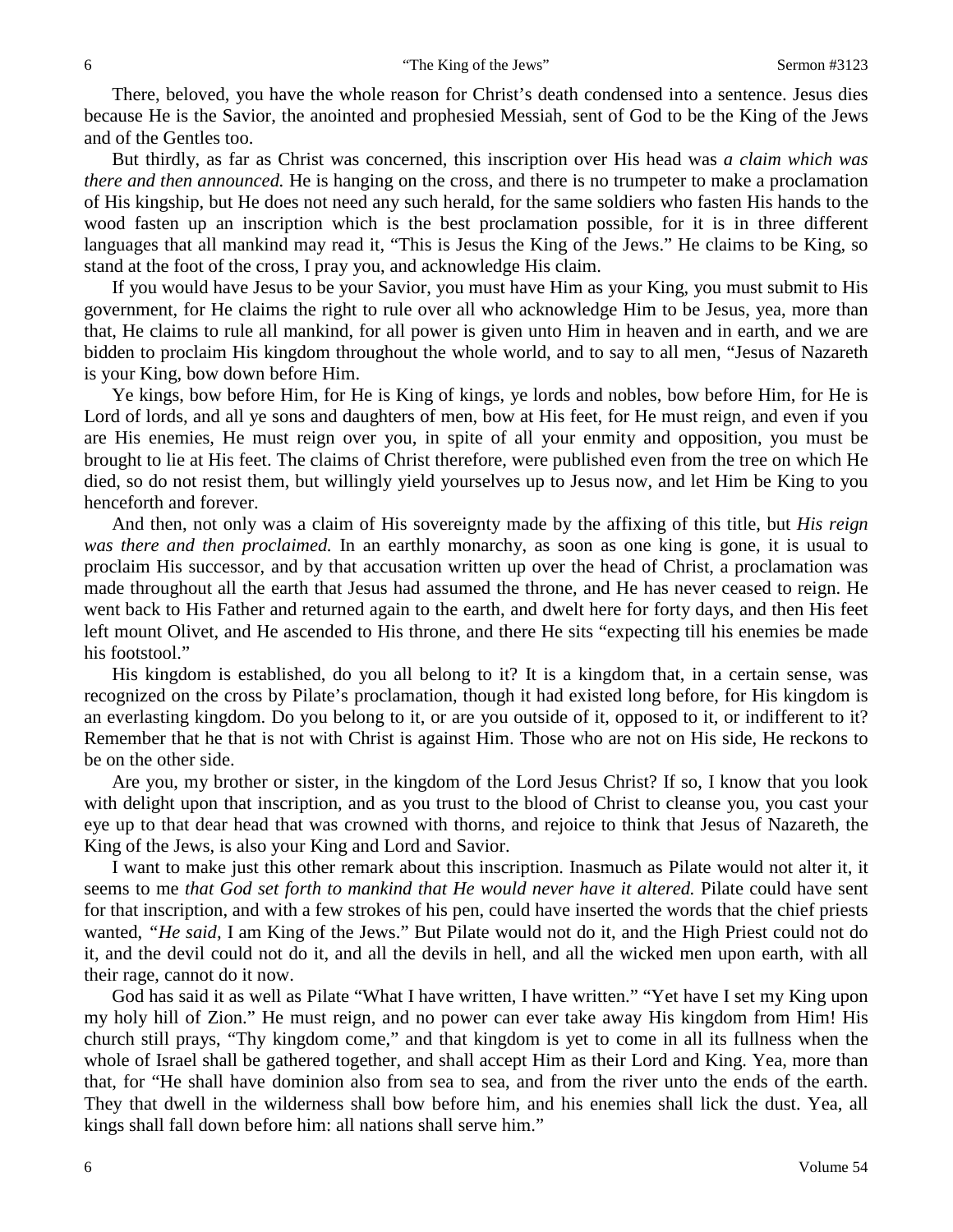#### Sermon #3123 **The King of the Jews**" 7 The King of the Jews" 7

Dearly beloved friends, this is the conclusion of the whole matter, *let us cheerfully accept Him as our King.* Have we done so? Then let us try to push His conquests on yet further, and seek to extend the boundaries of His kingdom. Are you doing this? Then, do it yet more earnestly, and do it with the right instrument, for the great weapon of conquest is the cross. It was on the cross that the proclamation was first lifted up and it is by the Cross that it must be carried to the ends of the earth—not by human learning or eloquence, not by bribery, or the help of the state, and I know not what besides, but by the setting forth of Christ evidently crucified among the sons of men.

The cross is its own battle-axe and weapon of war. "In this sign shalt thou conquer." Let the whole church preach Christ more, and live Christ more, and then the proclamation of His kingdom, which was first fastened up on that cross, shall be emblazoned throughout the whole world, and the power of His kingdom shall be felt to the very ends of the earth.

I looked into the darkness, and I thought I saw a cross before me, and I saw Him who did once hang upon it, but as I looked at it, that cross seemed to grow. It seemed to become a tree, and I saw it strike its roots down deep, until the lowest depths of human misery had been touched and blessed by them. Then I saw that tree tower on high, piercing the clouds, passing through the very firmament up above the stars, lifting believers up upon it, and bearing them to the very throne of God by its majestic power.

Then I saw that tree stretch forth its mighty branches on every side. Their shadow fell across this highly-favored land of ours, and also fell across the land on the other side of the sea. As I watched, the blessed branches stretched out to Europe, to Asia, to Africa, to America, and to Australia also. I watched it grow till it became so vast a tree that its shadow seemed to cover the whole earth, and I blessed and adored the God of heaven that He had instituted so mighty a power for the blessing of the sons of men.

O Jesus, once crucified but now exalted, so let it be, and let us be Thy humble instruments in promoting the extension of Thy blessed reign, and we will ever adore Thee, as we do now, not only as "Jesus of Nazareth the King of the Jews," but as "the blessed and only Potentate, the King of kings, and Lord of lords, to whom be honor and power everlasting. Amen."

## **EXPOSITION BY C. H. SPURGEON**

## *JOHN 19:1-37*

### **Verse 1.** *Then Pilate therefore took Jesus, and scourged him.*

This was one of the most terrible punishments to which a man could be sentenced. The Roman scourge was no trifle. It tore off the quivering flesh of the agonized sufferer, for it was constructed on purpose to do so. It was generally made of the sinews of oxen, intertwisted with the knuckle bones of sheep, and small slivers of bone. This torture our blessed Savior endured. These are the stripes with which we are healed.

## **2.** *And the soldiers platted a crown of thorns, and put it on his head, and they put on him a purple robe.*

Mockery was blended with cruelty. They might have made Him a crown, yet surely it need not have been one of thorns unless they intended to put Him to the utmost torment that they could conceive. By this crown of thorns our blessed Lord was crowned King of the curse, for the earth was cursed through Adam's sin, and part of the sentence pronounced by God in the garden of Eden was, "Thorns also and thistles shall it bring forth to thee." So Christ wore the mark of the curse which man's sin had brought upon the world.

#### **3.** *And said, Hail, King of the Jews! and they smote him with their hands.*

This was the homage which the Son of God received from men, harmless and gentle, He came here with no purpose but that of doing good, and this is how mankind treated Him.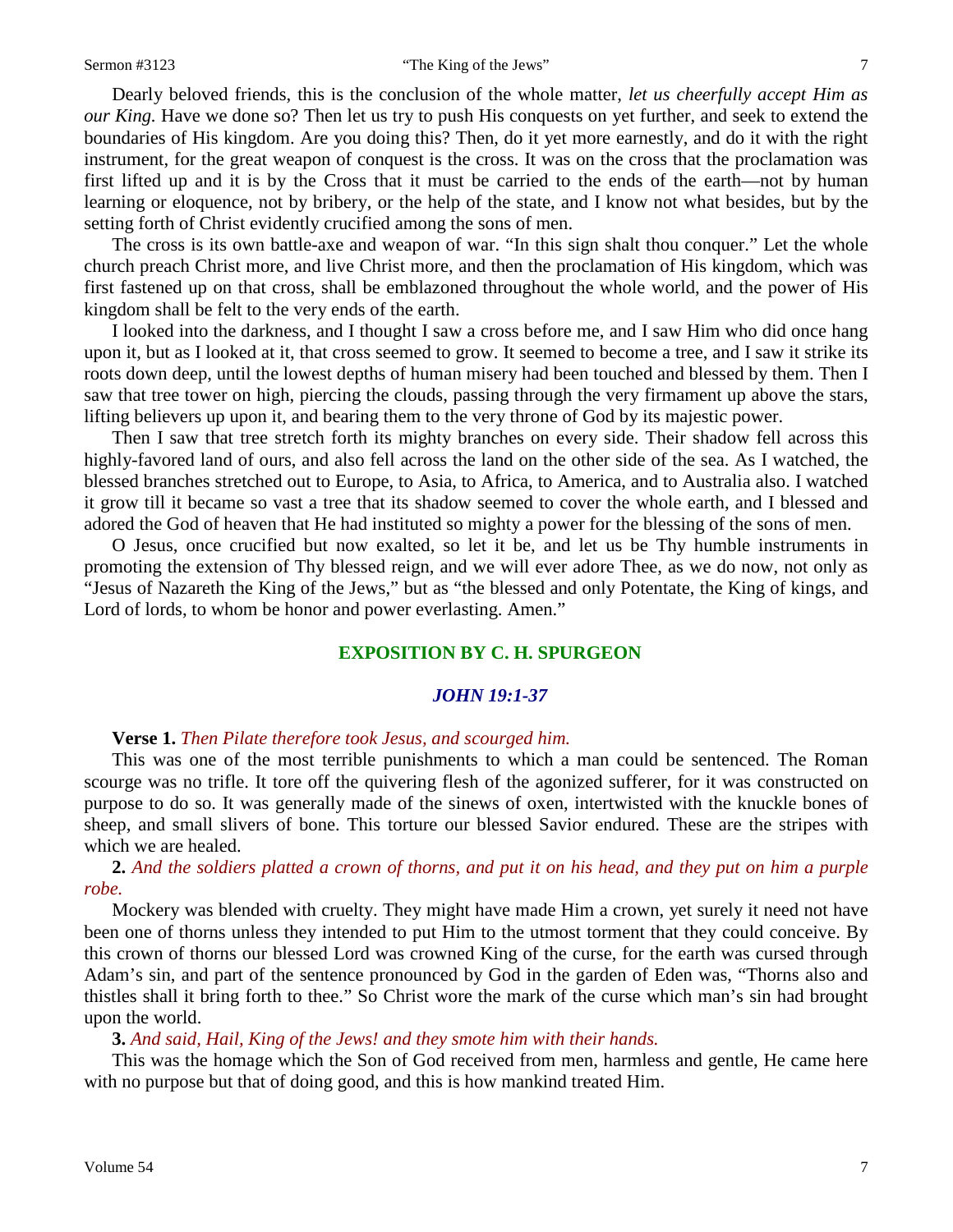**4-5.** *Pilate therefore went forth again, and said unto them, Behold, I bring him forth to you, that ye may know that I find no fault in him. Then came Jesus forth, wearing the crown of thorns, and the purple robe. And Pilate said unto them, Behold the man!*

Was there ever such a sight of majesty in misery before or since? Yet He needed not to endure all that ignominy, He was no vanquished monarch unable to maintain His own rights. He was still "over all, God blessed for ever," and He could have smitten everyone there to death if He had pleased to do so. But He was the Lamb of God's passover, so He meekly suffered.

**6-7.** *When the chief priests therefore and officers saw him, they cried out, saying, Crucify him, crucify him. Pilate saith unto them, Take ye him, and crucify him: for I find no fault in him. The Jews answered him. We have a law, and by our law he ought to die, because he made himself the Son of God.*

They no doubt understood that He claimed to be divine and so He did. I have heard some say that He was a good man, but not God. If He was not God, He was certainly not a good man, for no good man, who was only a man, would claim to be God, or lead others to believe that He was divine. If He was not actually divine, He was a rank impostor, but He was divine, and therefore we worship and adore Him equally with the Father and the Spirit.

**8-10.** *When Pilate therefore heard that saying, he was the more afraid; and went again into the judgment hall, and saith unto Jesus, Whence art thou? But Jesus gave him no answer. Then saith Pilate unto him, Speakest thou not unto me? Knowest thou not that I have power to crucify thee, and have power to release thee?*

Pilate talks like some great one, yet how contemptibly little he was, vacillating, cowardly, unable to do what he knew was right. His poor victim who stood before him was infinitely greater in character than he was.

**11.** *Jesus answered, Thou couldest have no power at all against me, except it were given thee from above: therefore he that delivered me unto thee hath the greater sin.*

Christ referred to Judas, and through him to the Jews who had conspired to put Him to death, but what tenderness it was on the part of Jesus, to make an excuse as it were even for Pilate! He was notable for making excuses for the guilty. That was a remarkable excuse that He pleaded for His murderers, "Father, forgive them; for they know not what they do." There was never another such a tender heart as His, He was so gentle and so kind that all their cruelty only moved Him to pity them, and pray for them.

**12-14.** *And from thenceforth Pilate sought to release him: but the Jews cried out, saying, If thou let this man go, thou art not Caesar's friend: whosoever makes himself a king speaks against Caesar.* 

*When Pilate therefore heard that saying, he brought Jesus forth, and sat down in the judgment seat in a place that is called the Pavement, but in the Hebrew, Gabbatha. And it was the preparation of the*  passover, and about the sixth hour: and he said unto the Jews, Behold your King! [See sermon #1353, Ecce Rex]

What mockery there was in Pilate's use of this title, and yet how true it was! They asked to have Christ put to death, yet He was their King. Their accusation was transparently false, and Pilate made them see that it was so.

**15-17.** *But they cried out, Away with him, away with him, crucify him. Pilate saith unto them, Shall I crucify your King? The chief priests answered, We have no king but Caesar. Then delivered he him therefore unto them to be crucified. And they took Jesus, and led him away. And he bearing his cross went forth into a place called the place of a skull, which is called in the Hebrew Golgotha.*

The inspired writers seem to delight to give us the Hebrew names of these notable places that are linked with Christ's last agonies, and they are still very precious to Christians, Gethsemane, Gabbatha, Golgotha—three names never to be forgotten by those who were redeemed with the precious blood of Christ.

**18.** *Where they crucified him, and two others with him, on either side one, and Jesus in the midst.*

As if to show that they thought Him the worst of the three, and therefore gave Him—shall I call it the place of chief dishonor?